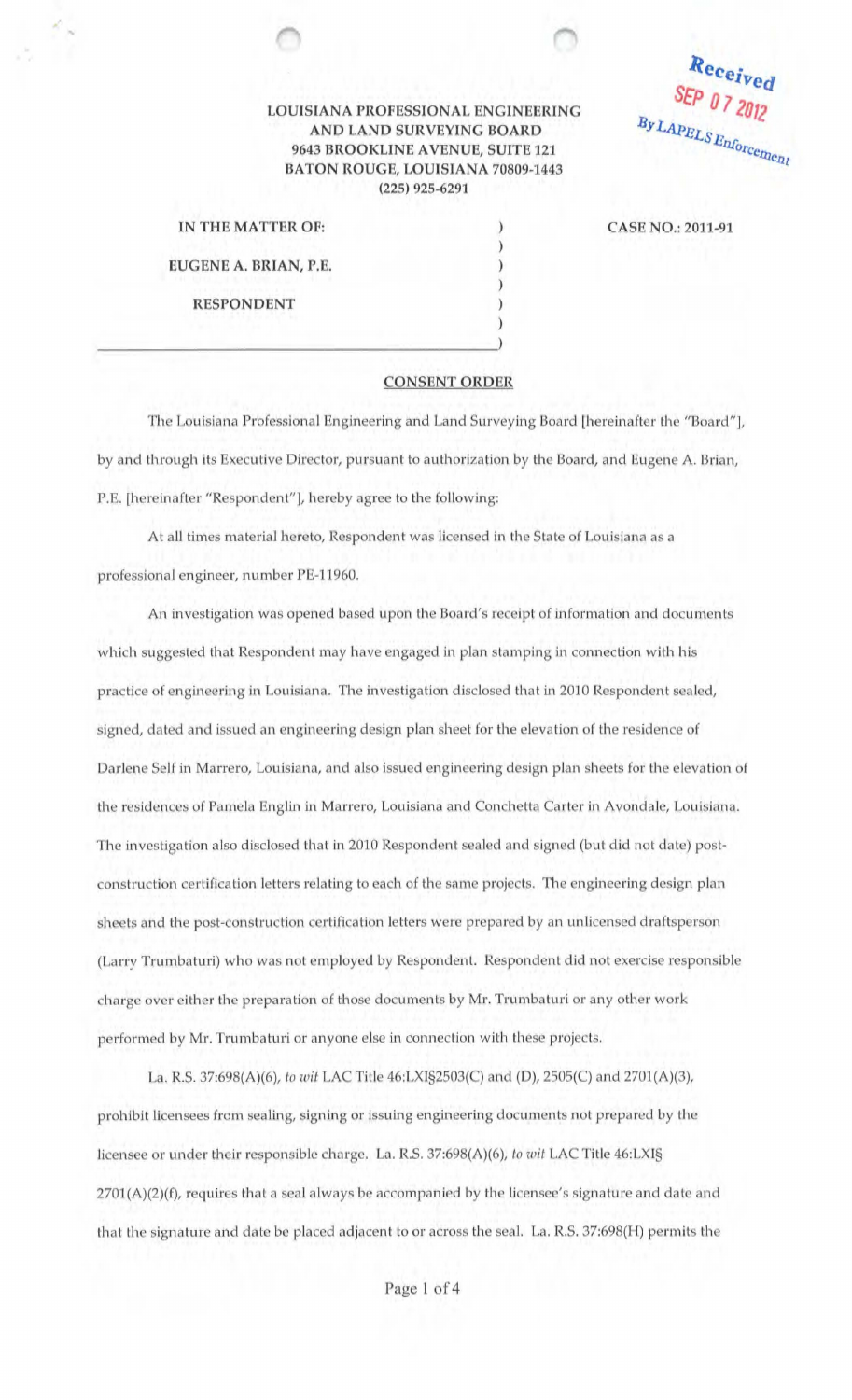Board to take disciplinary action against persons who violate La. R.S. 37:698(A)(6), *to wit* LAC Title 46:LXI§2503(C) and (D), 2505(C), 2701(A)(2)(f) and 2701(A)(3), upon a finding of guilt following the preferral of charges, notice and hearing and a majority vote of its entire membership authorized to participate in the proceeding. La. R.S. 37:698(A)(6) and (H) and LAC Title 46:LXI§2503(C) and (D), 2505(C), 2701(A)(2)(f) and 2701(A)(3) were in effect at all times material hereto.

It is undisputed that **(a)** Respondent sealed, signed, dated and/or issued engineering design sheets for the elevation of residences in Louisiana and sealed and signed (but did not date) postconstruction certification letters relating to each of the same projects, **(b)** the engineering design plan sheets and the post-construction certification letters were prepared by an unlicensed draftsperson who was not employed by Respondent and **(c)** Respondent did not exercise responsible charge over either the preparation of the documents by the unlicensed draftsperson or any other work performed by that individual or anyone else in connection with the project.

By letter dated August 13, 2012, the Board gave notice to Respondent that it was considering the preferral of charges against Respondent on the grounds that he may have violated **(a)** La. R.S. 37:698(A)(6), *to wit* LAC Title 46:LXI§2503(C) and **(D),** 2505(C) and 2701(A)(3), relative to sealing, signing or issuing engineering documents not prepared by the licensee or under their responsible charge and (b)\_La. R.S. 37:698(A)(6), *to wit* LAC Title 46:LXI§ 2701(A)(2)(f), relative to the licensee's seal not being accompanied by the licensee's signature and date or the signature and date not being placed adjacent to or across the seal.

Wishing to dispense with the need for further disciplinary action and to conclude the instant proceeding without further delay and expense, for the purpose of this proceeding only, Respondent and the Board do hereby enter into this Consent Order, in which Respondent of his own free will consents to the issuance of a Consent Order by the Board, wherein Respondent agrees to **(a)** pay a fine of two thousand five hundred (\$2,500.00) dollars, **(b)** pay administrative costs of one thousand two hundred thirty two and 05/100 (\$1,232.05) dollars, (c) successfully complete the Board's online Louisiana Laws and Rules Quiz, **(d)** successfully complete the Board's online Louisiana Professionalism and Ethics Quiz, and (e) the publication of this Consent Order on the Board's website and a summary of this matter in the Board's official journal, the Louisiana Engineer and Surveyor Journal, and the reporting of this matter to the National Council of Examiners for Engineering and Surveying (NCEES), identifying Respondent by name.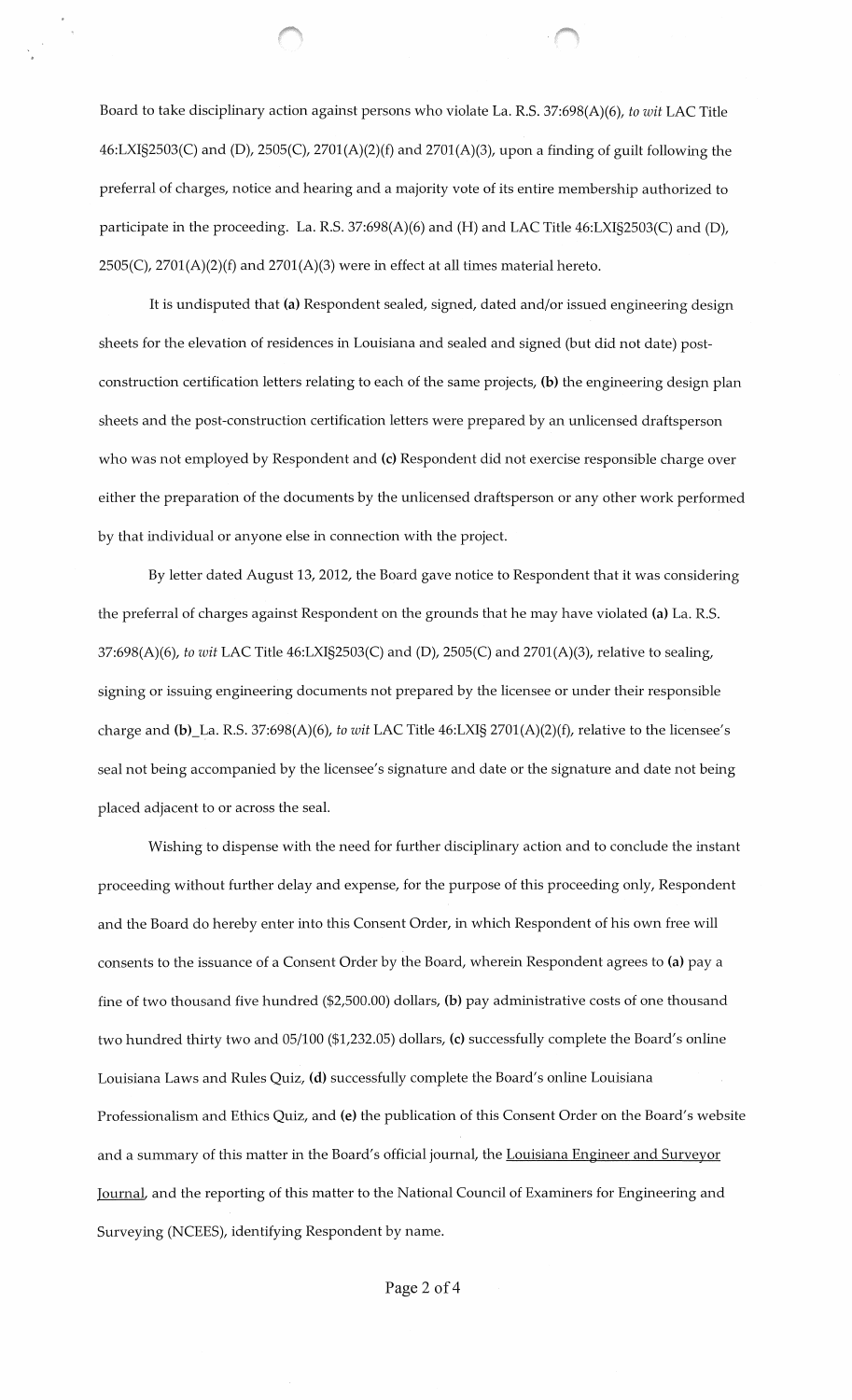Respondent admits to violations of the referenced laws and/or rules regarding the use of seals and the exercise of responsible charge. Respondent acknowledges awareness of said laws and/or rules and states that he will comply with all applicable laws and rules henceforth. Respondent has been advised of his right to be represented by counsel before the Board and/or to appear at any hearing personally or by counsel and present witnesses and evidence in his own behalf, and he hereby waives this right and his right to appeal; and he states affirmatively that he has been afforded all administrative remedies due him under the law. Respondent further acknowledges awareness of the fact that the signed original of this Consent Order will remain in the custody of the Board as a public record and will be made available for public inspection and copying upon request.

Therefore, in consideration of the foregoing and by his signing this Consent Order, Respondent does hereby waive his right to a hearing before the Board, to the presenting of evidence and witnesses in his behalf, to Findings of Fact and Conclusions of Law in this case, and to judicial review of this Consent Order.

Respondent hereby represents (a) that he fully understands the meaning and intent of this Consent Order, including but not limited to its final and binding effect, (b) that he has voluntarily entered into this Consent Order and that no other promise or agreement of any kind has been made to or with him by any person whatsoever to cause the execution of this instrument and (c) that the sanctions set forth in this Consent Order do not prevent the Board from taking further disciplinary or enforcement action against Respondent on matters not specifically addressed in this Consent Order.

WHEREFORE, the Louisiana Professional Engineering and Land Surveying Board and Respondent agree that:

1. Respondent shall pay a fine of two thousand five hundred (\$2,500.00) dollars, which shall be tendered to the Board by certified check payable to the Board, due upon the signing of this Consent Order; and

2. Respondent shall pay administrative costs of one thousand two hundred thirty two and 05/100 (\$1,232.05) dollars, which shall be tendered to the Board by certified check payable to the Board, due upon the signing of this Consent Order; and

3. Respondent shall successfully complete the Board's online Louisiana Laws and Rules Quiz with a score of 90% or higher and return it to the Board within sixty (60) days of the effective date of this Consent Order; and